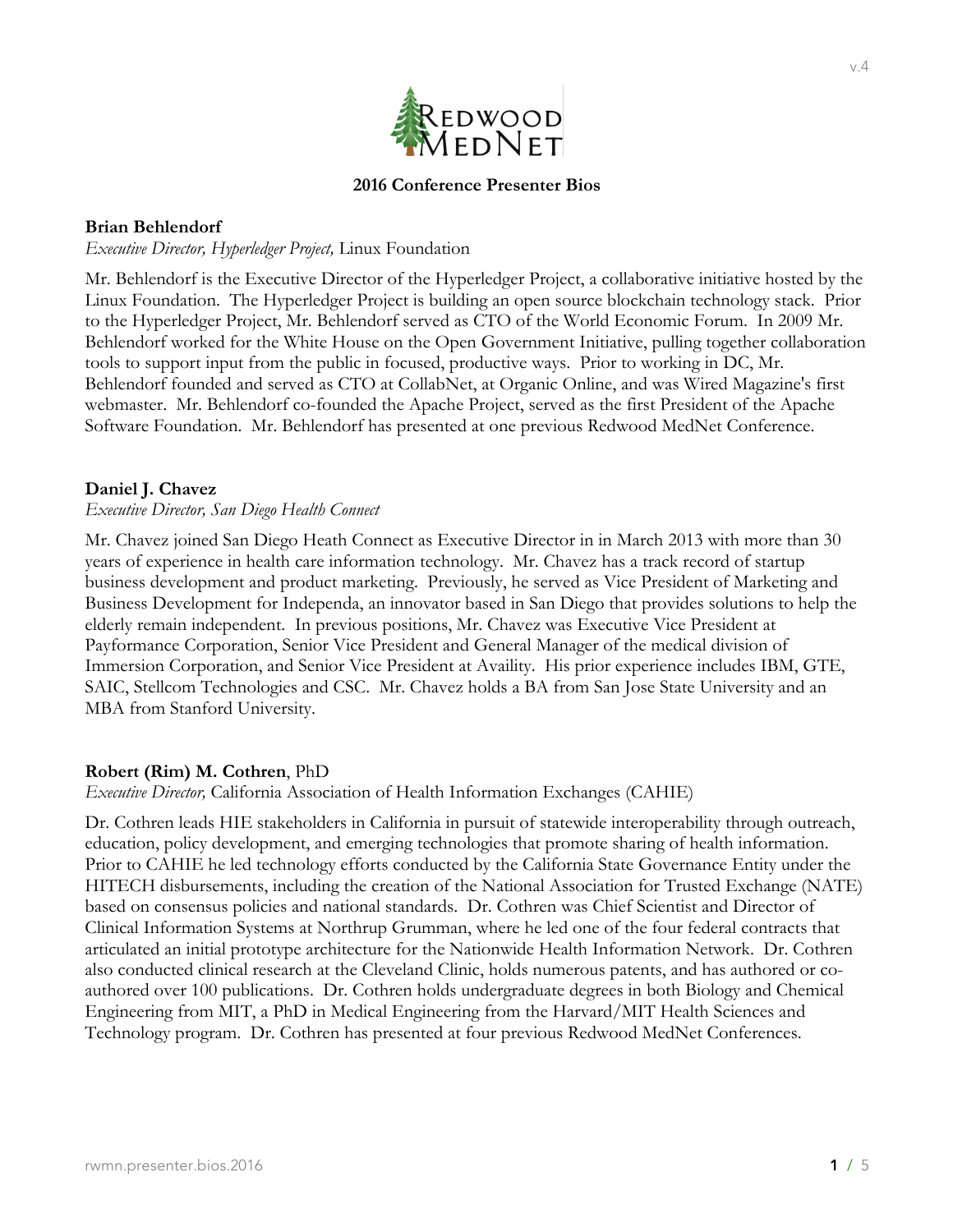## **Jason N. Doctor, PhD**

*Director of Health Informatics,* USC Schaeffer

Dr. Doctor is an Associate Professor in the USC School of Pharmacy, and Director of Health Informatics at the Leonard D. Schaeffer Center for Health Policy and Economics at USC. He researches decision-making in healthcare. Dr. Doctor leads a federally-funded multi-site cluster randomized clinical trial that evaluates behavioral economic approaches to improve physician adherence to comparatively effective treatments. In other research he studies computational approaches to detecting medical errors and has established methods for representing preferences and values for health. Dr. Doctor's research is funded by the National Institutes of Health (NIH), the Agency for Healthcare Research & Quality (AHRQ), the Centers for Disease Control (CDC) and the U.S. Department of Education. He has served on the Editorial Board for the journal Medical Decision Making and Rehabilitation Psychology. Dr. Doctor has published in many journals, including Artificial Intelligence in Medicine, Physics in Medicine & Biology, Journal of Mathematical Psychology, Journal of Health Economics and Journal of the American Medical Association. Dr. Doctor holds undergraduate degrees in both Psychology and Chemistry, and a PhD in Clinical Psychology, all from University of California San Diego.

### **Barbara Filkins**

## *Security Analyst,* SANS Institute

Ms. Filkins is a senior SANS analyst. Ms. Filkins focuses on issues related to automation: privacy, identity theft and exposure to fraud, as well as the legal aspects of enforcing information security in today's mobile and cloud environments. In 2014, Ms. Filkins authored the Health Care Cyberthreat Report published by SANS based on threat intelligence data related to healthcare organizations in the US. Ms. Filkins also works on HIPAA security issues in the health and human services industry, with clients ranging from federal agencies (Department of Defense and Department of Veterans Affairs) to municipalities and commercial businesses. She has also worked in system procurement, vendor selection, and vendor negotiations as a systems engineering and infrastructure design consultant. Ms. Filkins has a BS in Physics from Harvey Mudd College. Ms. Filkins presented at the 2011 RWMN Conference.

## **Eric Heflin**

*CIO/CTO,* The Sequoia Project

Mr. Heflin is a 30 year veteran of the software industry where he has served as an entrepreneur, software engineer, architect, and in various managerial roles. Mr. Heflin is the current CTO of the Texas Health Services Authority, and also CTO/CIO of The Sequoia Project, which operates the eHealth Exchange, Carequality, and the RSNA Image Share Validation Program. Mr. Heflin is active in several standards bodies (IHE and HL7) and was recently re-appointed to the ONC Federal Advisory Committee Interoperability Standards Advisory Task Force. Mr. Heflin currently leads the HPD USA National Extension work group, and participates in the HL7 Argonaut FHIR provider directory work group. Mr. Heflin has a BS in Computer Science from Texas A&M University.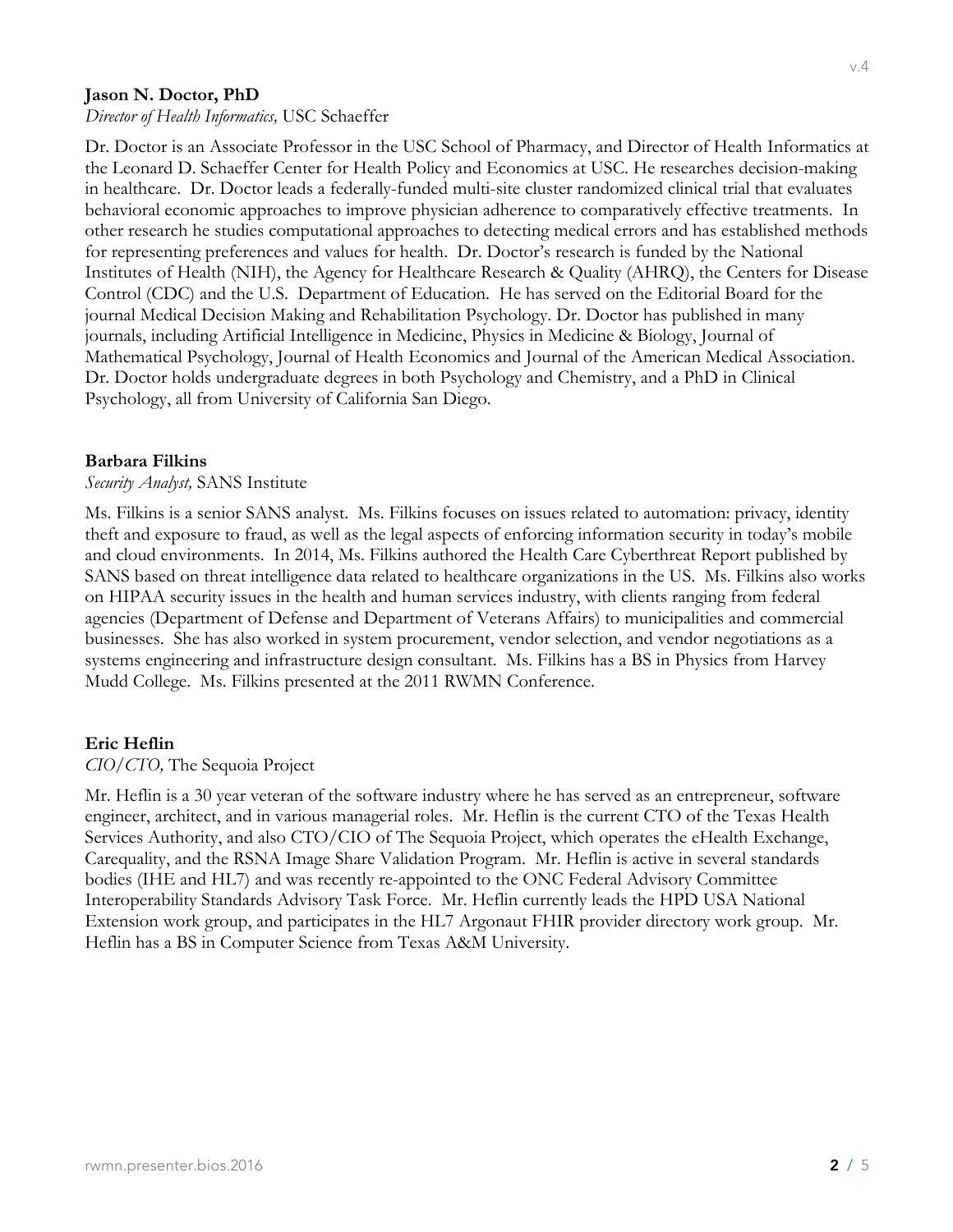## **Michael Hogarth, MD**

*Vice Chair, Informatics, Department of Pathology and Laboratory Medicine, Professor, Department of Pathology and Laboratory Medicine and Department of Internal Medicine*, UC Davis School of Medicine

Dr. Hogarth is a board certified internal medicine physician at UC Davis Medical Center and a faculty member at UC Davis School of Medicine. Since 2004, Dr. Hogarth has led the development and on-going technical operation of the California Electronic Death Registration System (http://www.edrs.us). His team also developed the Maryland EDRS, which went live in 2015. Since 2010, he has been CMIO for the UCwide Athena Breast Health Network project (http://www.athenacarenetwork.org), which involves electronic patient-reported information from over 70,000 women in California. Dr. Hogarth is the UC Davis site informatics lead for the pSCANNER network, a PCORI funded clinical research data network with access to over 23 million patient records. He joined the faculty of the UC Davis School of Medicine in 1997. Dr. Hogarth has an undergraduate degree in biomedical engineering from Texas A&M University and an MD from University of Texas Southwestern Medical School. Dr. Hogarth has presented at seven previous Redwood MedNet Conferences.

## **James Killeen, MD**

#### *Clinical Professor of Emergency Medicine,* UC San Diego

Dr. Killeen is a UCSD Clinical Professor for both the Emergency Department and Hyperbaric Medicine Department. He is Director of Information Technology Services for the UCSD Emergency Department as well as the Fellowship Director for Clinical Informatics at UCSD. Dr. Killeen developed the Webcharts EHR in use at UC San Diego Medical Center, and the San Diego EMS Hub that links EMS patient records and EKGs to hospitals in real time. Dr. Killeen was the software architect for the San Diego Beacon Community project, which led to the formation of San Diego Health Connect, a community wide health information exchange. Dr. Killeen is a member of the Board of Directors for CAHIE. Dr. Killeen has a medical degree from USC, and advanced training in hyperbaric medicine at Louisiana State University. Dr. Killeen has presented at one previous Redwood MedNet Conference.

#### **Carl Leitner, PhD**

#### *Associate Director, Health Workforce Informatics,* IntraHealth International

Dr. Leitner has 13 years of experience in informatics, information technology and software development including eight years designing and adapting health workforce information systems in low- and middleincome countries. Dr. Leitner oversees IntraHealth's iHRIS suite of health workforce software and leads the Health Worker Registry Community of OpenHIE. Dr. Leitner's work on interoperability is focused on connecting health workforce information systems to larger health information systems including point-ofcare systems, health management information systems, training information systems, and mobile communication platforms. Dr. Leitner co-authored the Integrating the Healthcare Enterprise (IHE) Care Services Discovery (CSD) standard which describes the available health services for a country. Dr. Leitner holds a BS in mathematics from the University of North Carolina at Chapel Hill and a PhD in mathematics from the University of Arizona. Dr. Leitner demonstrated CSD in the California Connects Interoperability Exhibition at the 2014 Redwood MedNet Conference.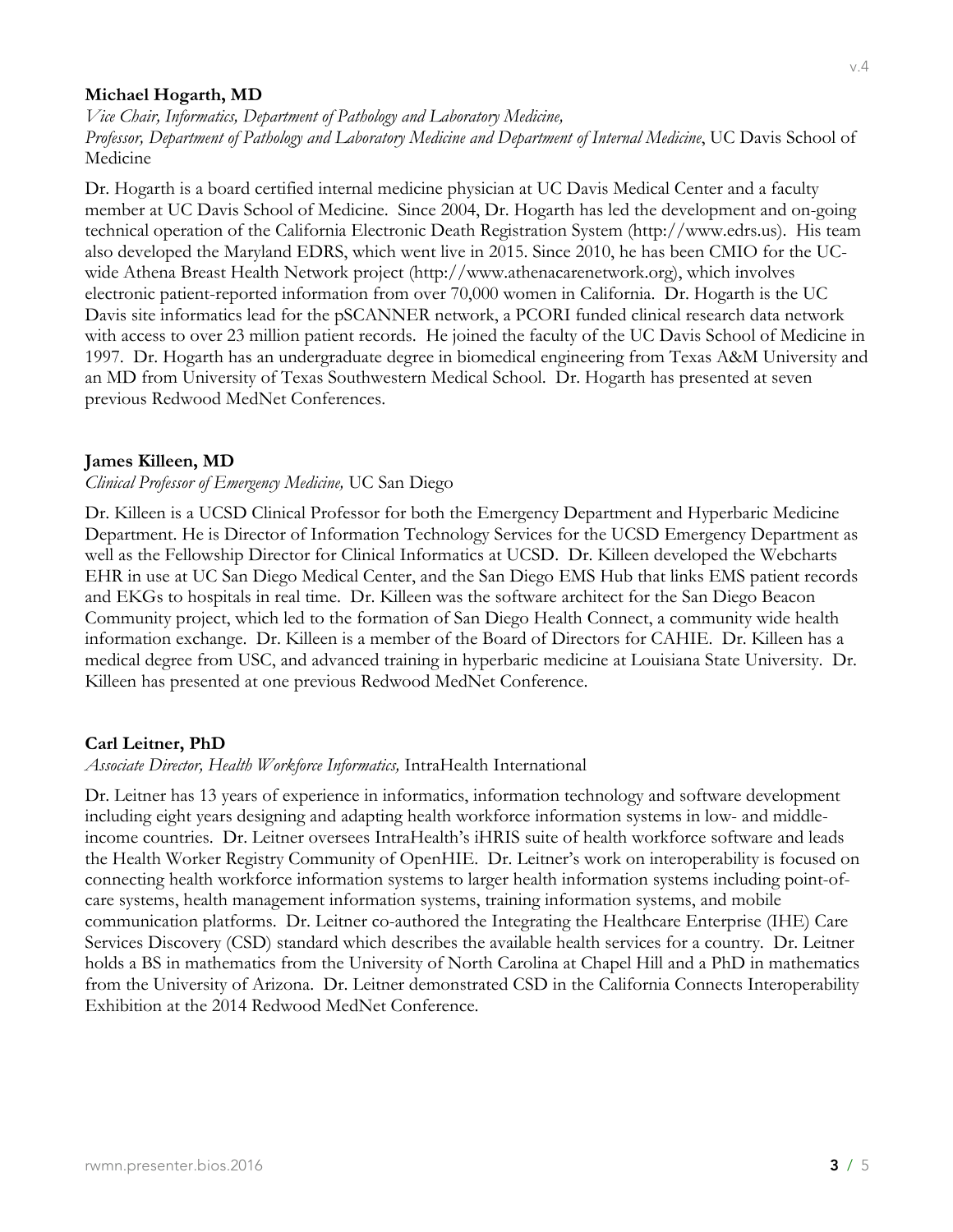## **Josh Mandel, MD**

Staff Scientist, Boston Children's Hospital

Dr. Mandel is a physician and software developer working to fuel an ecosystem of health apps with access to clinical data. At Boston Children's Hospital Dr. Mandel led development of the SMART API for health data across electronic medical records, personal health records, and data mining platforms. Dr. Mandel also serves as community lead for the national Blue Button REST API. Dr. Mandel has a special interest in tools and interfaces that support software developers who are new to the health domain. Dr. Mandel has an undergraduate degree in both computer science and electrical engineering from MIT and a medical degree from Tufts University. Dr. Mandel has presented at two previous Redwood MedNet Conferences.

## **Daniella Meeker, PhD**

*Director of Clinical Research Informatics,* Keck School of Medicine of USC

Dr. Meeker serves as a director of the Clinical Research Informatics program within the Southern California Clinical and Translational Science Institute. Before joining SC CTSI she was a System Engineer and an Information Scientist at RAND. She completed a post-doctoral fellowship at the RAND Bing Center for Health Economics. Her current research is focused on distributed architectures for data management, analysis, and translational practice. Her other work includes development of collaborative platforms for knowledge management, program evaluation, social network analysis, and applied health and behavioral economics. Dr. Meeker has served as the technical and implementation lead for two clinical data research networks funded by the National Institute on Aging and the Agency for Healthcare Research and Quality. Dr. Meeker has a BA in Biology from University of Chicago and PhD in Computation and Neural Systems from Caltech.

# **Lucila Ohno-Machado, MD, PhD, MBA**

*Professor and Department Chair, Division of Biomedical Informatics,* UC San Diego

Dr. Ohno-Machado is Professor of Medicine at UC San Diego, Associate Dean for Informatics and Technology at the UCSD School of Medicine, and founding chief of the Division of Biomedical Informatics. She leads a biomedical informatics faculty with diverse backgrounds in medicine and quantitative sciences. Previously she was faculty at Harvard Medical School, and at the MIT Division of Health Sciences and Technology. Dr. Ohno-Machado is an elected fellow of the American Institute for Medical and Biological Engineering, the American College of Medical Informatics, the American Society for Clinical Investigation, and is Editor-In-Chief for the Journal of the American Medical Informatics Association (AMIA). She is past chair of the scientific program committee for the AMIA Annual Symposium and has served in review boards for NIH and other funding agencies. She received her medical degree from the University of Sao Paulo and her PhD in medical information sciences and computer science from Stanford University.